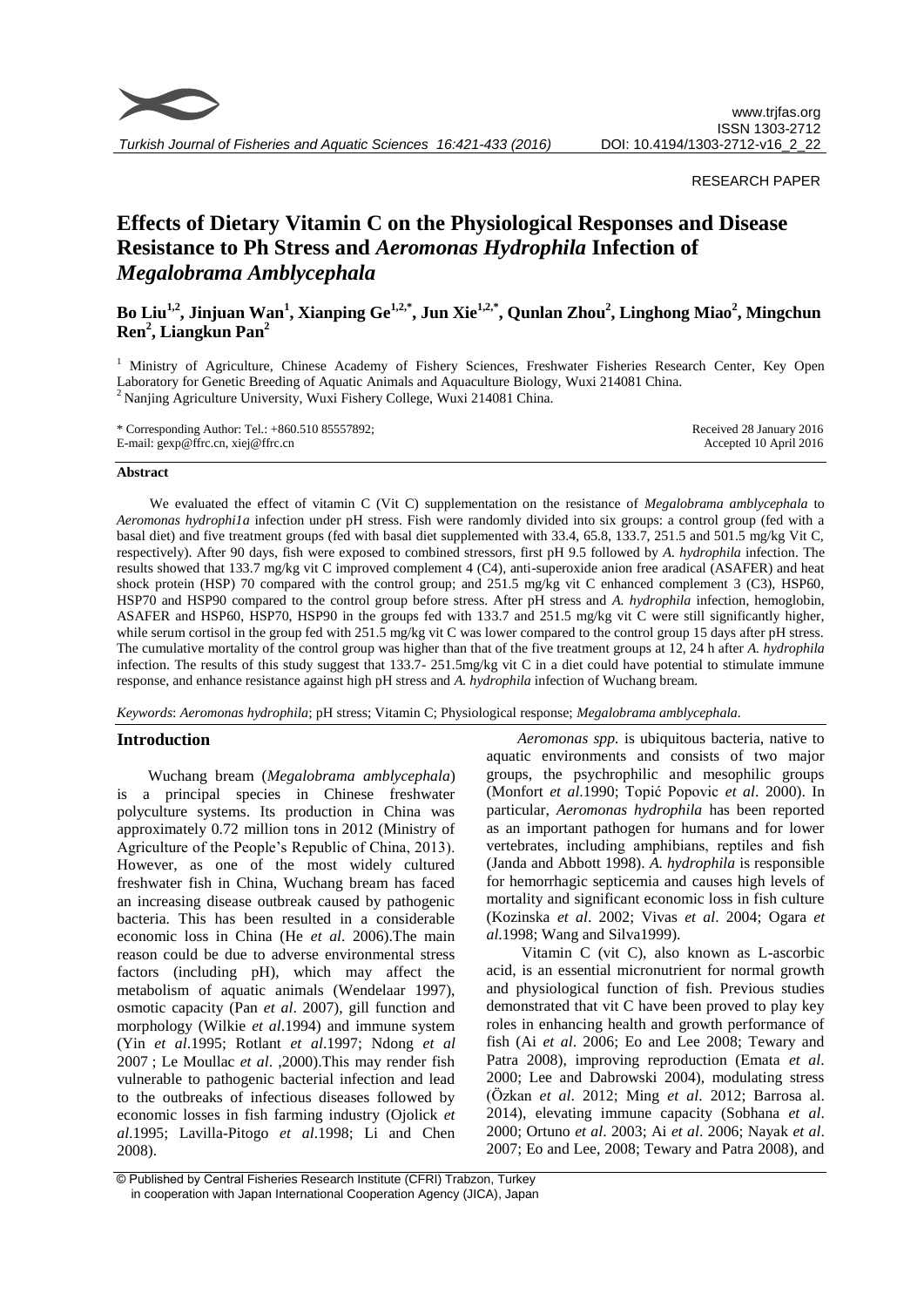enhancing disease resistance (Sobhana *et al*.2000; Barrosa al. 2014).

In our previous study, feed supplemented with 251.5 mg/kg -501.5 mg/kg vit C improved the growth performance and non-specific immunity of *M. amblycephala* (Wan *et al*., 2013). At present, the effect of vit C on the physiological responses under the combined stress of high pH level and *A. hydrophila* infection of *M. amblycephala* has been hardly found in research reports. Our objective was to further evaluate the effect of dietary vit C supplementation on the non-specific immune responses to pH stress and bacterial infection in *M. amblycephala*. Firstly fish were fed diets with or without vit C, and secondly fish were exposed to high pH stress condition. Then fish were challenged with *A. hydrophila* and measured haematological parameters [white blood cell (WBC), red blood cell (RBC), and hemoglobin (HGB)], serum physiological parameters [cortisol, complement 3 (C3), and complement 4 (C4)) and hepatic oxidization indices (superoxide dismutase activity (SOD), antisuperoxide anion free radical (ASAFR), malondialdehyde content (MDA)], and three hepatic heat shock proteins (HSP60, 70, 90) mRNA expressions. Our results provide insight in to the physiological responses and molecular mechanisms underlying the protective effect of vit C in *M. amblycephala* under pH stress and *A. hydrophila* infection.

### **Materials and Methods**

### **Fish, Vitamin C, and Diets**

The use of the experimental fish was according to the recommendations of the Guidelines for the Care and Use of Laboratory Animals of China. Healthy juvenile *M. amblycephala* (average weight 6.40±0.05 g) were provided by freshwater fisheries research institute of Jiangsu province, China. A total of 450 fish were stocked in 18 round fiberglass tanks ( $\varphi$ 820×700mm, N= 25 fish/tank). Prior to the experiment, Wuchang bream were acclimated with the commercial diet (Wuxi Tongwei Feed Co., Ltd., China) in the tanks for 22 days. After that, fish were randomly divided into six groups (N=3 tanks / group): one control and five treatment groups. Triplicate groups of *M. amblycephala* (3 tanks, 25 individuals per tank) were fed with the basal diet (See Table 1) and the basal diet supplied with 33.4, 65.8, 133.7, 251.5 and 501.5 mg/kg vit C, respectively.

The basal practical diet was formulated to contain about 32.12% crude protein and 6.68% lipid. Six diets were formulated to contain 0.0, 30.0, 60.0, 120.0, 240.0 and 480.0 mg ascorbic acid per kg diet, respectively. Coated-ascorbic acid (CAA) (95% ascorbic acid equivalent, Roche, Swiss) was used as the vit C source. However, the analyzed ascorbic acid levels were 0.2, 33.4, 65.8, 133.7, 251.5 and 501.5 mg kg<sup>-1</sup> diets. Various feedstuffs were separately pulverized and screened through 60 mesh size sieve; and first mixed calcium dihydrogen phosphate, soy lecithin, choline chloride, ethoxyquin, mineral and vitamin premix (vitamin C free) and then evenly mixed with vit C; and at last evenly mixed bulk feed ingredients. The diets were prepared at the research facilities of Fishery Machinery and Instrument Research Institute with 1.0 mm granular wet pellet. The moisture of feed was about 10% and was kept at - 20℃ until used.

### **Fish Husbandry**

Fish were cultured in a tank with automatic thermo-regulated recirculating system. The tanks were supplied with aerated and recycled water at a rate of  $2\,\mathrm{L}$  min<sup>-1</sup>. During the experimental period, fish were hand fed three times a day (8:00-9:00, 11:00- 12:00, and 15:00-16:00) at a feeding rate of 2.0%- 4.0% body weight. The tanks were supplied with continual oxygen. During the experiment, water temperature was measured twice a day (at 8:00 and 16:00), and other water quality parameters were checked once a week. The mean water quality indices were: water temperature ranged 26- 28℃, dissolved oxygen (DO) > 6 mg L<sup>-1</sup>, NH<sub>3</sub>-N < 0.05 mg L<sup>-1</sup>, pH  $7.20 - 7.60$ . The amount of feed was adjusted every two weeks to account for increasing body weight. After 90 days, fish from each tank were counted and weighed.

### **Challenge Experiment**

### **The Ph Challenge Experiment**

At the end of the rearing experiment and according to a previously described method (Li and Chen 2008), after first sampling (before stress, 0 d), the rest fish from six groups (3 tanks/group) were reared for pH stress (high pH level: 9.5) for 15 days in the fiberglass tanks (φ820×700mm) with running water and the flow rate was 2 L/min. The mean water quality indices were: water temperature ranged 27±1°C, DO > 6 mg/L, and NH<sub>3</sub>-N < 0.05 mg/L. The water pH level was adjusted by adding 4N NaOH twice a day (8:00, 16:00).

# *A. Hydrophila* **Challenge Experiment**

After 15d pH stress (mentioned on the above), after second sampling (15 d pH stress) 18 fish from each group (3 tanks/group) were challenged with *A. hydrophila*. The seven day  $LC_{50}$  was determined by intraperitoneal injection of 48 fish with graded concentrations of *A. hydrophila*  $(10^5, 10^6, 10^7, 10^8)$  and  $10^9$  CFU/ml) at 24 $\degree$ C, and the result showed that the LC<sub>50</sub> on day 7 was about  $1\times10^7$  CFU/ml. According to our previous study's method (Liu *et al*. 2012), *A. hydrophila* was activated twice and diluted with sterile normal saline to a final concentration of  $1\times10<sup>7</sup>$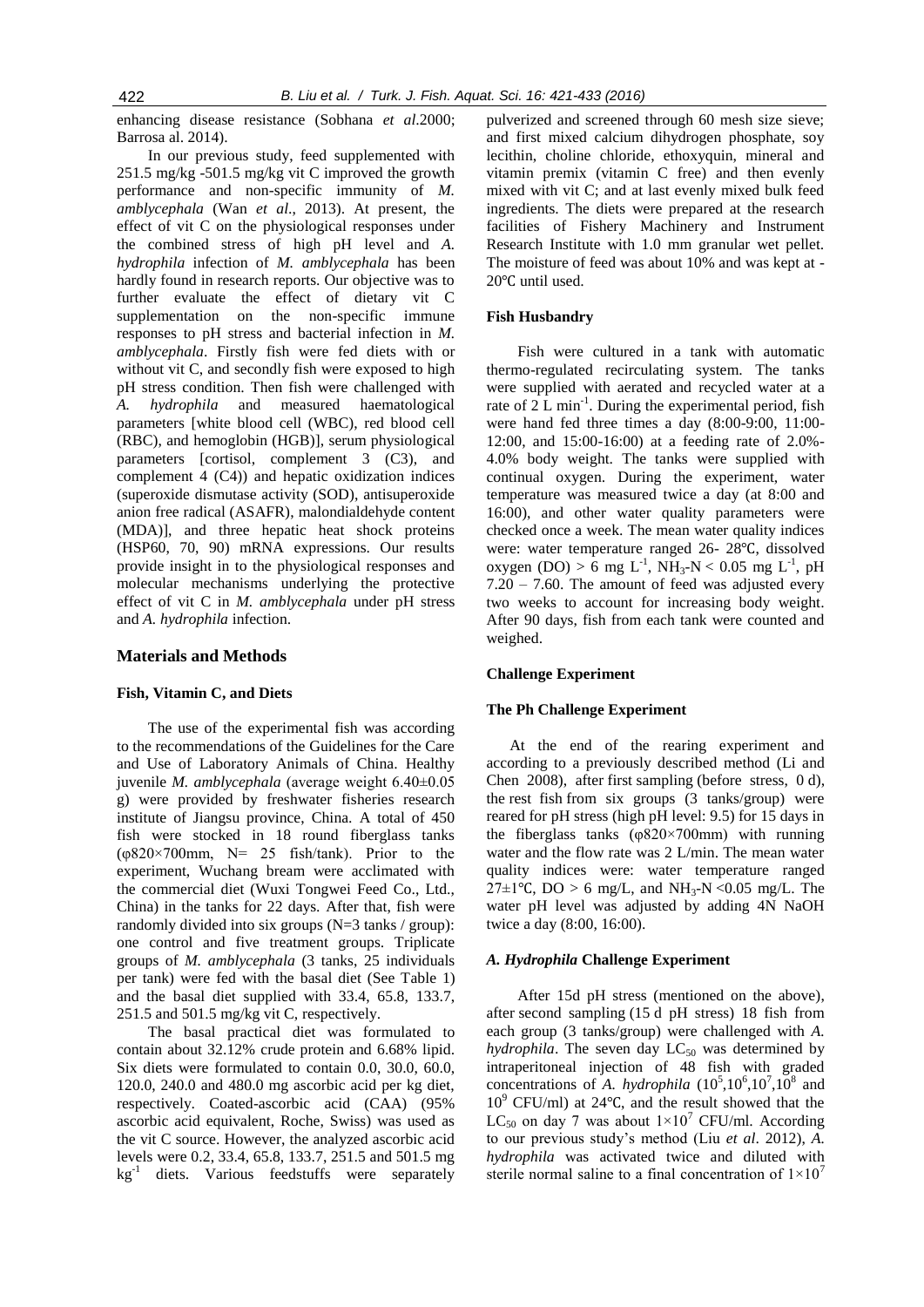| Ingredients                        | $(\% )$ | Proximate composition              | $(\% )$ |
|------------------------------------|---------|------------------------------------|---------|
| Casein (vitamin C free)            | 27.50   | Crude protein                      | 32.12   |
| Gelatin                            | 6.50    | Crude lipid                        | 6.68    |
| Calcium dihydrogen phosphate       | 2.75    | Nitrogen-free extract <sup>c</sup> | 37.91   |
| Soybean oil                        | 6.00    | Lysine                             | 2.26    |
| Soy lecithin                       | 1.00    | Methionine                         | 0.79    |
| Choline chloride (50%)             | 0.15    |                                    |         |
| Vitamin premix(vitamin C free) $a$ | 0.50    |                                    |         |
| Mineral premix <sup>b</sup>        | 0.50    |                                    |         |
| Dextrin                            | 10.00   |                                    |         |
| $\alpha$ -starch                   | 25.00   |                                    |         |
| Microcrystalline cellulose         | 9.05    |                                    |         |
| Carboxyl-methy cellulos            | 11.00   |                                    |         |
| Ethoxyquin                         | 0.05    |                                    |         |
| Total                              | 100.00  |                                    |         |

**Table 1.** Formulation and composition of experimental diet

<sup>a</sup> Vitamin premix (IU or per kg premix): Vitamin A, 900000 IU; Vitamin D, 250000 IU; Vitamin E,4500 mg; Vitamin K3, 220mg; Vitamin B1,320 mg; Vitamin B2,1090 mg; Vitamin B6,5000 mg; Vitamin B12,116 mg; Pantothenate,1000 mg; Folic acid,65 mg; Choline,60000 mg; Biotin,50 mg; Inositol,15000 mg; Niacin acid,2500 mg.

<sup>b</sup> Mineral premix (per kg premix): CuSO<sub>4</sub>•5H<sub>2</sub>O,2.5g; FeSO<sub>4</sub>•7H<sub>2</sub>O,28g; ZnSO<sub>4</sub>•7H<sub>2</sub>O,22g; MnSO<sub>4</sub>•4H<sub>2</sub>O,9g; Na<sub>2</sub>SeO<sub>3</sub>,0.045g; KI,0.026g;  $CoC_{12}$ •6H<sub>2</sub>O, 0.1g.

 $c$  Nitrogen-free extract,%=100%-(Moisture + CP + EE + CF+ Ash)%, and the others are measured according to Feed Industry Standard of China.

CFU/mL. The bacterial suspension (1.0 mL, per 100 body weight) was injected into the abdominal cavity, and then mortality was checked at 0h, 12h and 24h after challenge.

# **Serum and Liver Sample Collection and Measurement**

Serum and liver samples were collected from 9 individuals in each group (3 fish/tank) prior to stress (0 d) and 15 d after high pH stress, and 1d after the challenge, respectively. At each sampling point, fish were rapidly netted and placed into the dose of 150 mg/L of MS-222. The blood from three fish randomly sampled from each tank was collected by caudal venipuncture using 1 mL medical syringes. After collection, 20 µl whole blood was used for analyzing blood WBC, RBC and HGB. The remaining whole blood was allowed to clot at 4℃ for 1-2 h. Following centrifugation (3000  $\times$  g, 10 min, 4°C), the serum was removed and frozen at -20℃ until used. The abdominal cavity of fish was immediately cut open after blood collection. About 0.1 g liver was frozen in liquid nitrogen and stored at -80℃ for determination of gene expression. Another piece of liver was stored at -20℃ for the analysis.

### **Measurement of Blood and Liver Samples**

### **Blood WBC, RBC and HGB Measurement**

Blood WBC, RBC and HGB were directly measured using an Auto Hematology Analyzer (BC-5300Vet, Mindray, P.R. China) with a test kit from Shenzhen Mindray Medical International Co. Ltd. (P.R. China) using a previously described method (Cui *et al*. 2013).

### **Serum Cortisol, C3 and C4 Measurement**

The levels of cortisol were measured by the automatic chemiluminescence immunoassay analyzer MAGLUMI 1000 (Shenzhen, China) using assay kits purchased from Shenzhen New Industries Biomedical Engineering Co., Ltd, China, following a previously described method (Cui *et al*.2013; Zhou *et al*. 2013). Serum C3 and C4 activities were measured using the immunoturbidimetric method and the kits were purchased from Zhejiang Yilikang Biotech Co., Ltd (P.R. China), following a previously described method (Cui *et al*.2013).

# **Hepatic SOD, ASAFR and Malondialdehyde Measurement**

Hepatic samples were homogenized in ice-cold phosphate buffer (1:10 dilution) (phosphate buffer saline: 0.064 M, pH 7.4). The homogenate was then centrifuged for 10 min (4 $°C$ , 4000  $\times$  g) and aliquots of the supernatant were used to quantify hepatic SOD, ASAFR and MDA. Hepatic SOD activity, ASAFR activity and MDA content were measured using the xanthine oxidase method (Granelli *et al*. 1995), xanthine oxidase method (Kong *et al*. 2004) and barbituric acid colorimetry (Drape *et al*.1993), respectively. We measured the hepatic protein content using the Folin method with bovine serum albumin as a standard. These kits for the detection were purchased from Nanjing Jiancheng Bioengineering Institute of China.

# **Real-time PCR Measurement of Hepatic HSP60, HSP70 and HSP90**

We used *M. amblycephala* cDNA sequences in GenBank to design the primers for HSP60, HSP70,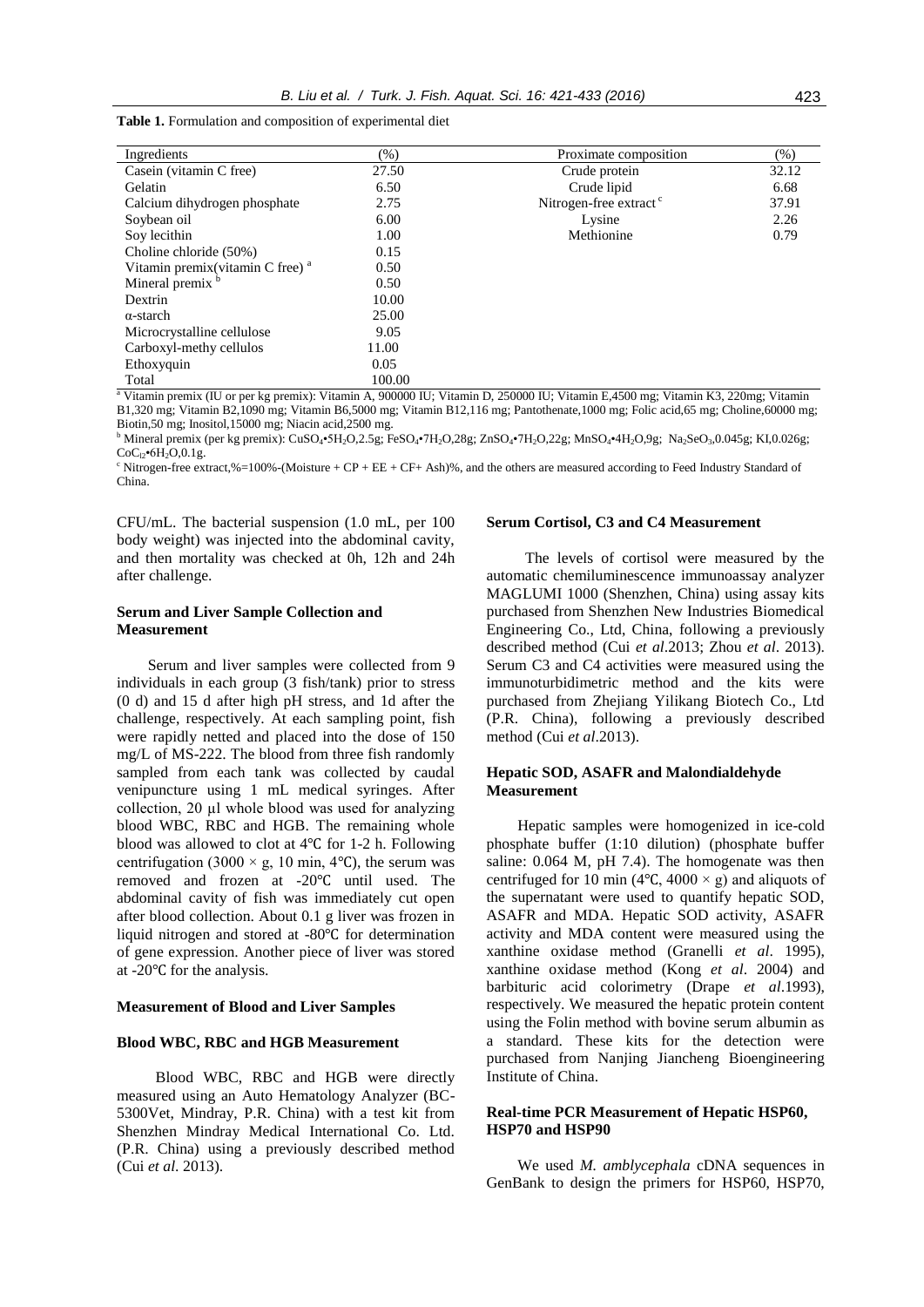HSP90 and beta-actin (Table 2). All primers were synthesized by Shanghai Biocolor, BioScience & Technology Company, China.

The total RNA was extracted from liver tissue of 50-100 mg using Trizol reagent (Dalian Takara Co. Ltd., China). Generally, the purified RNA had OD260/OD<sup>280</sup> ratio of 1.8-2.0. RNA samples were treated with RQ1 RNase-Free DNase (Dalian Takara Co. Limited, China) to avoid genomic DNA amplification. We generated cDNA from 500 ng DNase-treated RNA using ExScript™ RT-PCR Kit (Dalian Takara Co. Ltd., China). The reverse transcription PCR reaction solution consisted of 500 ng RNA, 2 μL 5×Buffer, 0.5 μL dT-AP Primer (50 mM), 0.25 μL ExScript<sup>TM</sup> RTase (200 U  $\mu$ L<sup>-1</sup>), and DEPC H<sub>2</sub>O, up to a final volume of 10  $\mu$ L. The reaction conditions were as follows: 42 ℃ for 40 min, 90 °C for 2 min, and 4 °C thereafter.

We used real-time quantitative PCR to determine mRNA levels with an SYBR Green one fluorescence kit, following a previously described method (Liu *et al*., 2012). Real-time quantitative PCR was performed in a Mini Opticon Real-Time Detector (Bio-Rad, USA). The fluorescent quantitative PCR reaction solution consisted of 12.5  $\mu$ L SYBR<sup>®</sup> premix Ex Taq<sup>TM</sup> (2×), 0.5 μL PCR Forward Primer (10 μM), 0.5 μL PCR Reverse Primer (10 μM), 2.0 μL RT reaction mix (cDNA solution), 9.5  $\mu$ L dH<sub>2</sub>O. The reaction conditions were as follows: 95℃ for 10s, followed by 45 cycles consisting of 95℃ for 5s, 62℃ for 15s, 72℃ for 10s, plate read, and final step at 72℃ for 3 min. After the program finished, the *Ct* values of the target genes (three HSPs) and a chosen reference gene (betaactin) were obtained from each sample. We measured the standard equation and correlation coefficient by constructing a standard curve using a serial dilution of cDNA; HSP60: Y= $-0.310x+10.65$ , R<sup>2</sup>=0.991; HSP70: Y=-0.361x+13.38,  $R^2$ =0.9<br>0.314x+10.29,  $R^2$ =0.996;  $R^2=0.995$ ; HSP90: Y=- $0.314x+10.29,$ Beta-actin:  $Y = -$ 0.304x+9.817,  $R^2 = 0.990$ ; Y is the logarithm of the starting template to base 10, x is the  $C_t$  values. The relative expression level of gene could be calculated by double-standard curves method (Tang and Jia 2008).

### **Data Statistics and Analysis**

We used SPSS (version 11.5) software

followed by Turkey's-b test and Independent-Samples t-tests to determine the differences. Diverse little letters above histogram bars show the significant differences (P<0.05) among different dosage groups of each sampling point in Turkey's-b test. Significant differences (P<0.05) between values obtained before and after stress or infection are marked by asterisks above histogram bars in Independent-Samples t-tests. All the results were expressed as means  $\pm$  standard error of means ( $\overline{X} \pm$  SEM).

### **Results**

#### **Effect of vit C on Survival of** *M. Amblycephala*

The cumulative mortality was calculated for 24 h (Figure 1). At the conclusion of the experiment (24 h post challenge), the total accumulated percentages of mortalities were 100% in the control, and 61.11%, 61.11%, 44.44%, 38.34% and 55.56% in the group of 33.4, 65.8, 133.7, 251.5 and 501.5 mg/kg vit C, respectively. Higher cumulative mortality was observed in the control group compared to the five treatment groups at 12 and 24 h after *A. hydrophila* infection *(*P<0.05, Figure 1). Relatively, small number of death occurred in the groups fed with 133.7 and 251.5 mg/kg vit C 24 h after *A. hydrophila* infection compared to the other groups.

## **Effects of vit C on blood WBC, RBC and HGB in**  *M. Amblycephala*

The effects of vit C on blood WBC, RBC and HGB in fish are shown in Figure 2. Before stress, the blood WBC count was significantly reduced in the groups of 133.7 mg/kg vit C compared with the control group (P<0.05, Figure 2A). After pH stress, significantly higher blood WBC count was measured in the groups of 65.8, 133.7, and 251.5 mg/kg vit C than pre-stress level (P<0.05, Figure 2A). After infection, blood WBC count was only significantly reduced in the group of 501.5 mg/kg vit C compared with pre-stress level (P<0.05, Figure 2A).

Before stress, there was no significant effect on the blood RBC count and HGB content between the five treatment groups and the control group (P>0.05, Figure 2B, 2C). After pH stress, the groups of 65.8, 133.7, 251.5 mg/kg vit C had significantly higher

**Table 2.** Primer sequences for RT-PCR analysis of HSP and β-actin genes

| Genes      | Primer sequences $(5' \rightarrow 3')$ | Product size (nt) | Gene accession |
|------------|----------------------------------------|-------------------|----------------|
| Beta-actin | (F) TCTGCTATGTGGCTCTTGACTTCG           | 132               | AY170122.2     |
|            | (R) CCTCTGGGCACCTGAACCTCT              |                   |                |
| HSP60      | (F) 5'-TGCTGTCTACTGCTGAAGCCGTTGT-3'    | 213               | KC521465       |
|            | (R) 5'-CCATCACTCAGTTTCGGCAGGTTT-3'     |                   |                |
| HSP70      | (F) 5'-CGACGCCAACGGAATCCTAAAT-3        |                   | EU884290.2     |
|            | (R) 5'-CTTTGCTCAGTCTGCCCTTGT-3'        | 92                |                |
| HSP90      | (F) 5'-TGCGGGACAACTCCACCAT-3'          | 98                | KC521466       |
|            | (R) 5'-TCCAATGAGAACCCAGAGGAAAGC-3'     |                   |                |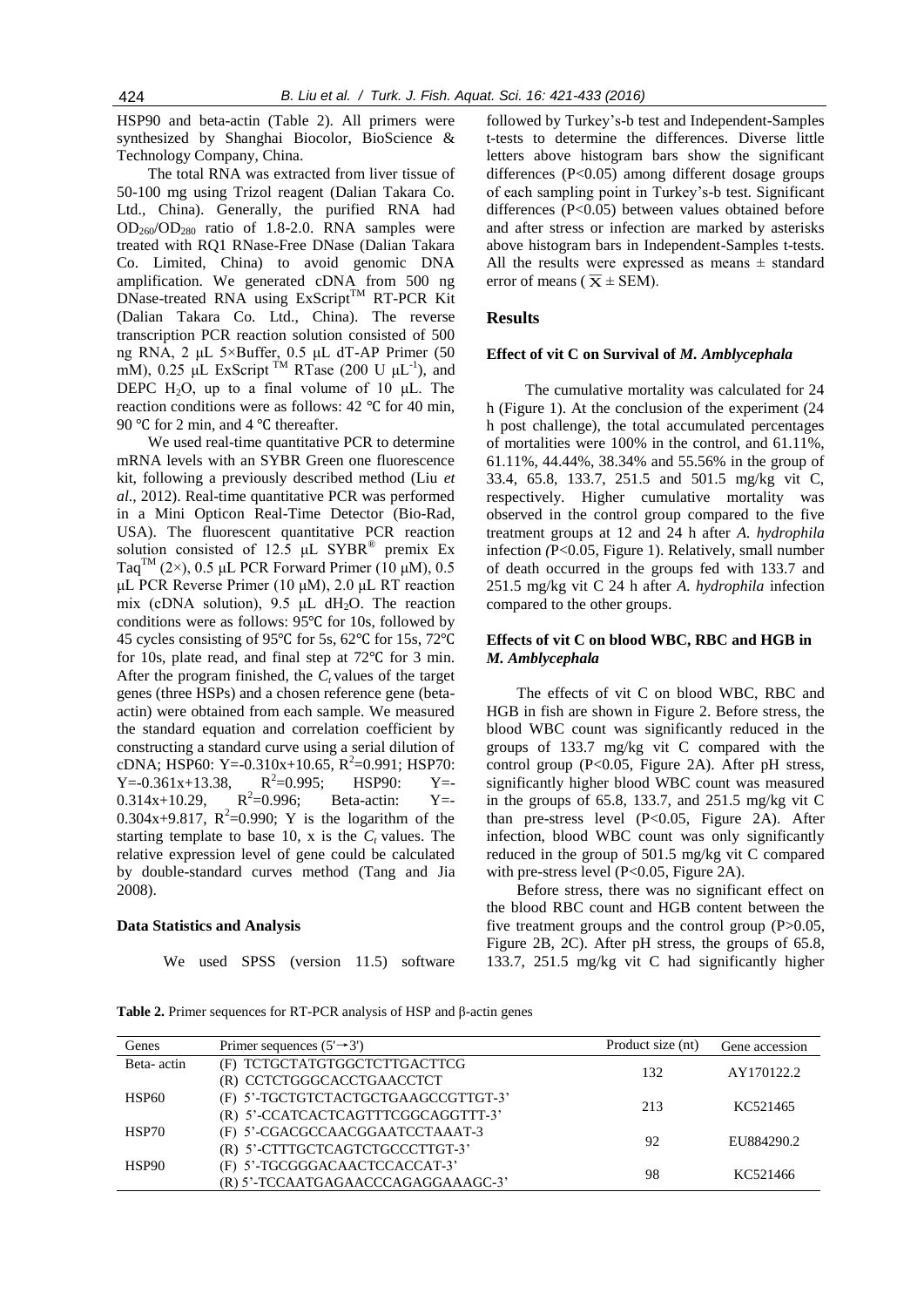

**Figure 1.** Effects of vit C on disease resistance again *A.hydrophila* infection of *M.amblycephalain.* Note: Data are expressed as means  $\pm$  SEM (*n* = 3). Diverse little letters show significant differences (P<0.05) in different dosage groups of each sampling point in Turkey's-b test.

RBC count and HGB content compared with the prestress level  $(P<0.05$ , Figure 2B, 2C). The groups of 133.7 mg/kg vit C had significantly higher RBC count compared with the control group 15d post-stress (P<0.05, Figure 2B, 2C). In addition, the groups of 133.7, 251.5 mg/kg vit C had significantly higher HGB content compared with the control group 15d post-stress (P<0.05, Figure 2B, 2C). After infection, significantly lower RBC count was measured in the 65.8 mg/kg vit C group compared with its preinfection level (P<0.05, Figure 2B), while HGB content was significantly lower in the groups of 33.4, 251.5 and 501.5 mg/kg vit C compared with preinfection level (P<0.05, Figure 2C).

# **Effects of Vit C on Serum Cortisol, C3 and C4 in**  *M. Amblycephala*

The effects of vit C on the serum cortisol, C3 and C4 concentrations in fish are shown in Figure 3. Before stress, there was no significant effect on the serum cortisol concentration in the five treatment groups compared to the control group (P>0.05, Figure 3A). After pH stress, serum cortisol concentration increased and it was significantly higher in the control and the group of 33.4 mg/kg vit C 15 d post pH stress than pre-stress level (P<0.05, Figure 3A). In addition, serum cortisol concentrations were significantly lower in the treatment group of 251.5 mg/kg vit C 15d poststress compared with the control group  $(P<0.05$ , Figure 3A). After infection, serum cortisol concentration was significantly improved in the group of 33.4 mg/kg vit C compared with its pre-stress level (P<0.05, Figure 3A).

Before stress, serum C3 concentration was significantly improved in the group of 251.5 and 501.5 mg/kg vit C compared with the control group (P<0.05, Figure 3B). After pH stress, serum C3 concentration was significantly lower than pre-stress level in the control and all the treatment groups 15d post-stress (P<0.05, Figure 3B). Serum C3 concentration was significantly improved in the group of 33.4 and 133.7 mg/kg vit C compared to the control group 15d post-stress  $(P<0.05,$  Figure 3B). After infection, there was no significant effect on serum C3 concentration in the five treatment groups compared to the control group  $(P< 0.05$ , Figure 3B).

Before stress, serum C4 concentration was significantly improved in the group of 133.7 mg/kg vit C compared with the control group  $(P<0.05$ , Figure 3C). After pH stress, serum C4 concentration was significantly lower than pre-stress level in the control and all treatment groups post-stress (P<0.05, Figure 3C). After infection, serum C4 concentration was also significantly lower than pre-infection level in the treatment groups of 33.4, 65.8 and133.7 mg/kg vit C 1d after infection (P<0.05, Figure 3C). In addition, the serum C4 concentration was significantly higher in the group of 501.5 mg/kg vit C than that of the group of 33.4, 65.8 and 133.7 mg/kg vit C 1d after infection (P<0.05, Figure 3C).

## **Effects of Vit C on Serum SOD, ASAFR and MDA in** *M. Amblycephala*

We examined the effect of vit C on the hepatic anti-oxidization capacity in fish, and the results are shown in Figure 4. Before stress, SOD activity was significantly elevated in the group of 251.5 mg/kg vit C compared with the control group. After pH stress, SOD activity was significantly lower than pre-stress levels in the control group and all treatment groups 15d post-stress (P<0.05, Figure 4A). Furthermore, SOD activity in the group of 133.7 mg/kg vit C was significantly higher than the control group (P<0.05, Figure 4A). After infection, there was no significant effect on the serum SOD activity in the five treatment groups compared to the control group (P>0.05, Figure 4A). However, SOD activity was significantly lower than pre-infection levels in all treatment groups 1d after infection (P<0.05, Figure 4A).

Before stress, the groups of 65.8, 133.7 mg/kg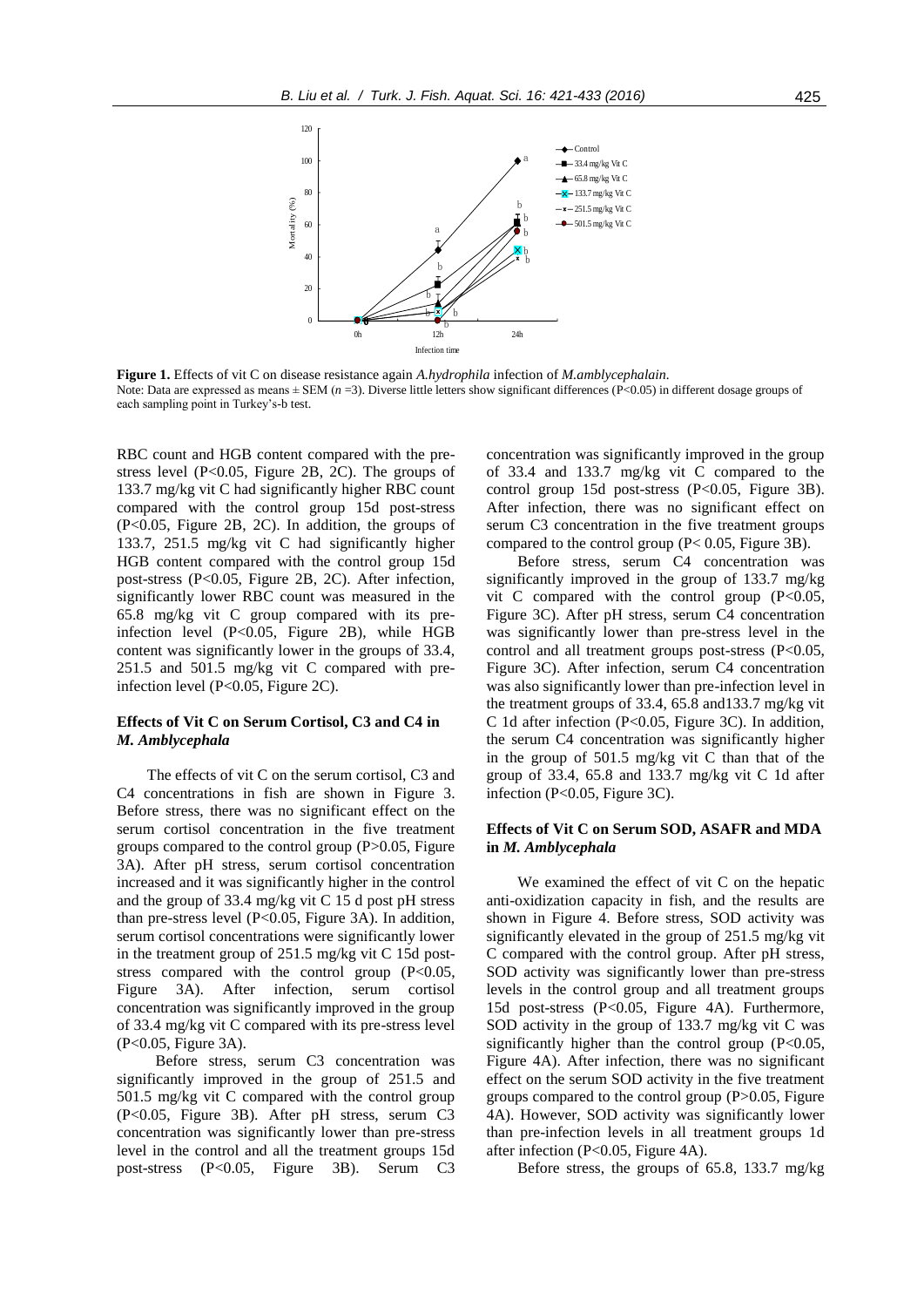

**Figure 2** Effects of various levels of vit C on the WBC (A), RBC (B) and HGB (C) of *M.amblycephala* after pH stress and *A. hydrophila* infection.

Note: Data are expressed as mean ± SEM (*n* = 9). Letters indicate significant differences (P<0.05) in different dosage groups of each sampling point in Turkey's-b test. Asterisks indicate significant differences (P<0.05) between values obtained pre-stress and post-stress or post-infection in t-test. "ND"shows all the fish died 24 h after infection.

vit C had significantly higher ASAFR concentrations compared to the control group  $(P<0.05$ , Figure 4B). After pH stress, ASAFR concentration was significantly lower than pre-stress levels in the control group and the treatment groups of 33.4, 65.8, 133.7, 251.5 mg/kg vit C (P<0.05, Figure 4B). Furthermore, all the treatment groups except the group of 33.4 mg/kg vit C had also significantly higher ASAFR concentrations compared to the control group 15 d after pH stress  $(P<0.05$ , Figure 4B). After infection, ASAFR concentration was significantly lower than pre-infection levels in all treatment groups 1d after infection (P<0.05, Figure 4B).

Before stress, there was no significant difference in MDA content between the treatment group and control group (P>0.05, Figure 4C). After pH stress, there was no significant difference in MDA content yet (P>0.05, Figure 4C).After infection, MDA content was significantly higher than pre-infection level in the group of 33.4 mg/kg vit C 1d after infection (P<0.05, Figure 4C). In addition, MDA content was significantly lower in the group of 65.8 mg/kg vit C than that of the group of 33.4 mg/kg vit C (P<0.05, Figure 4C).

### **Effects of Vit C on the Relative Level of Hepatic HSP60, HSP70 and HSP90 Mrna in** *M. Amblycephala*

We also examined the effect of vit C on hepatic HSP60, HSP70 and HSP90 mRNA expressions in fish (Figure 5). Before stress, the expression level of HSP60 mRNA was significantly higher in the treatment group of 251.5 mg/kg vit C than that of the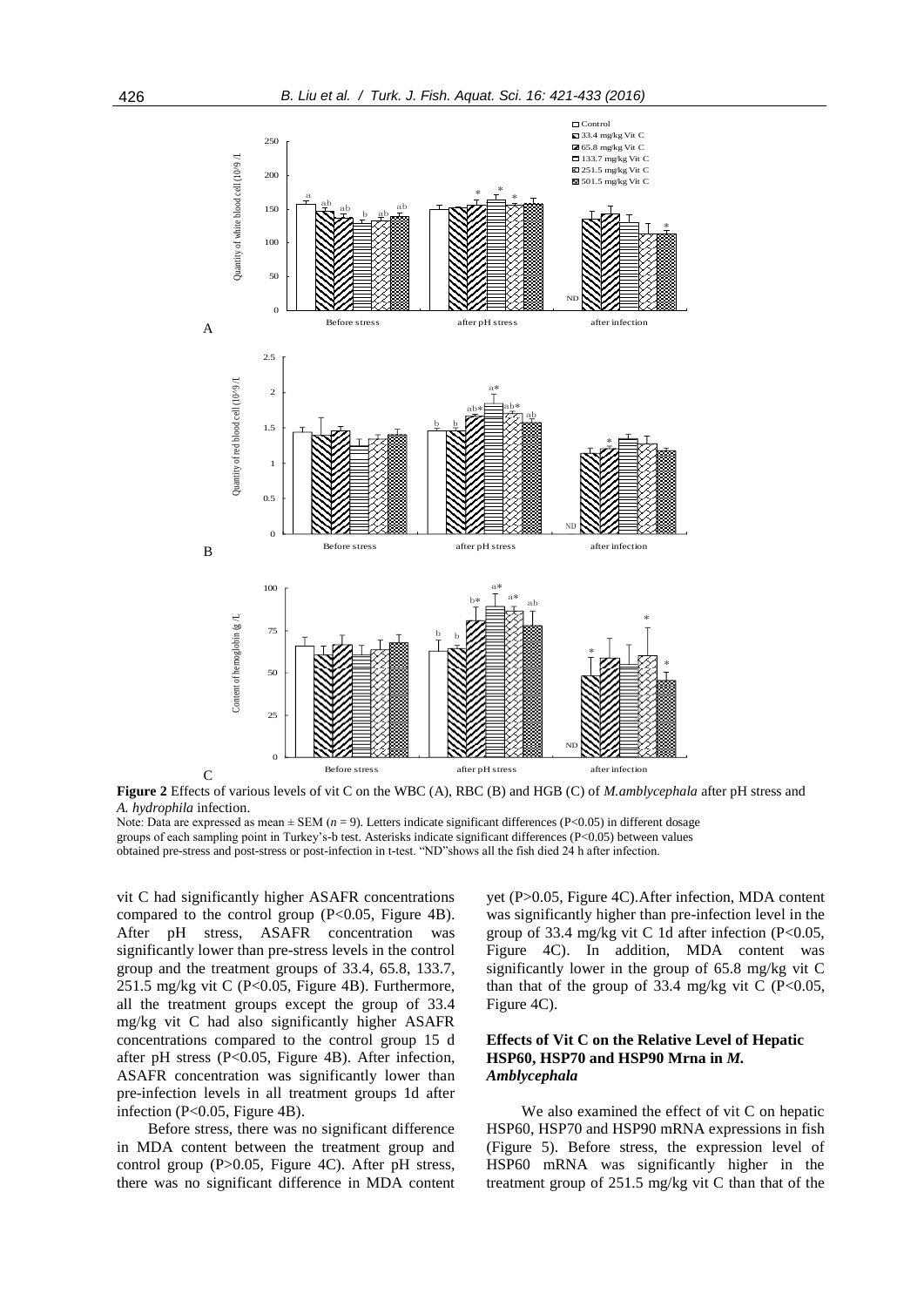

**Figure 3.** Effects of various levels of vit C on the serum on serum cortisol (A), C3 (B) and C4 (C) of *M.amblycephala* after pH stress and *A. hydrophila* infection.

Note: Data are expressed as mean  $\pm$  SEM ( $n = 9$ ). Legends are the same as Figure 2. "ND"shows all the fish died 24 h after infection.

control group  $(P<0.05$ , Figure 5A). After pH stress, HSP60 mRNA expression was significantly higher than pre-stress levels in the control group and the group of 33.4, 65.8 mg/kg vit C 15d after pH stress (P<0.05, Figure 5A). Furthermore, hepatic HSP60 mRNA expression was significantly enhanced in the group of 65.8, 133.7, 251.5 and 501.5 mg/kg vit C compared to the control group  $(P<0.05$ , Figure 5A). After infection, HSP60 mRNA expression was significantly higher than pre-infection level in the group of 33.4, 65.8 and 501.5 mg/kg vit C 1d after infection ( $P<0.05$ , Figure 5A). In addition, the group of 251.5 mg/kg vit C improved the HSP60 mRNA expression compared with the others group of 33.4, 65.8, 133.7and 501.5 mg/kg vit C 1d after infection (P<0.05, Figure 5A).

Before stress, the expression level of HSP70

mRNA was significantly higher in the treatment group of 133.7, 251.5 and 501.5 mg/kg vit C than that of the control group  $(P<0.05$ , Figure 5B). After pH stress, HSP70 mRNA expression was significantly higher than pre-stress level in the control group and the group of 33.4,133.7 and 501.5 mg/kg vit C 10d after pH stress (P<0.05, Figure 5A). Furthermore, hepatic HSP70 mRNA expression was significantly higher in the group of 133.7, 251.5 and 501.5 mg/kg vit C compared to the control group  $(P<0.05$ , Figure 5B). After infection, HSP70 mRNA expression was significantly higher than pre-infection stress level in the treatment groups 1d after infection (P<0.05, Figure 5B). In addition, HSP70 mRNA expression was significantly higher in the group of 251.5 mg/kg vit C than that of the others group of 33.4, 65.8, 133.7and 501.5 mg/kg vit C (P<0.05, Figure 5B).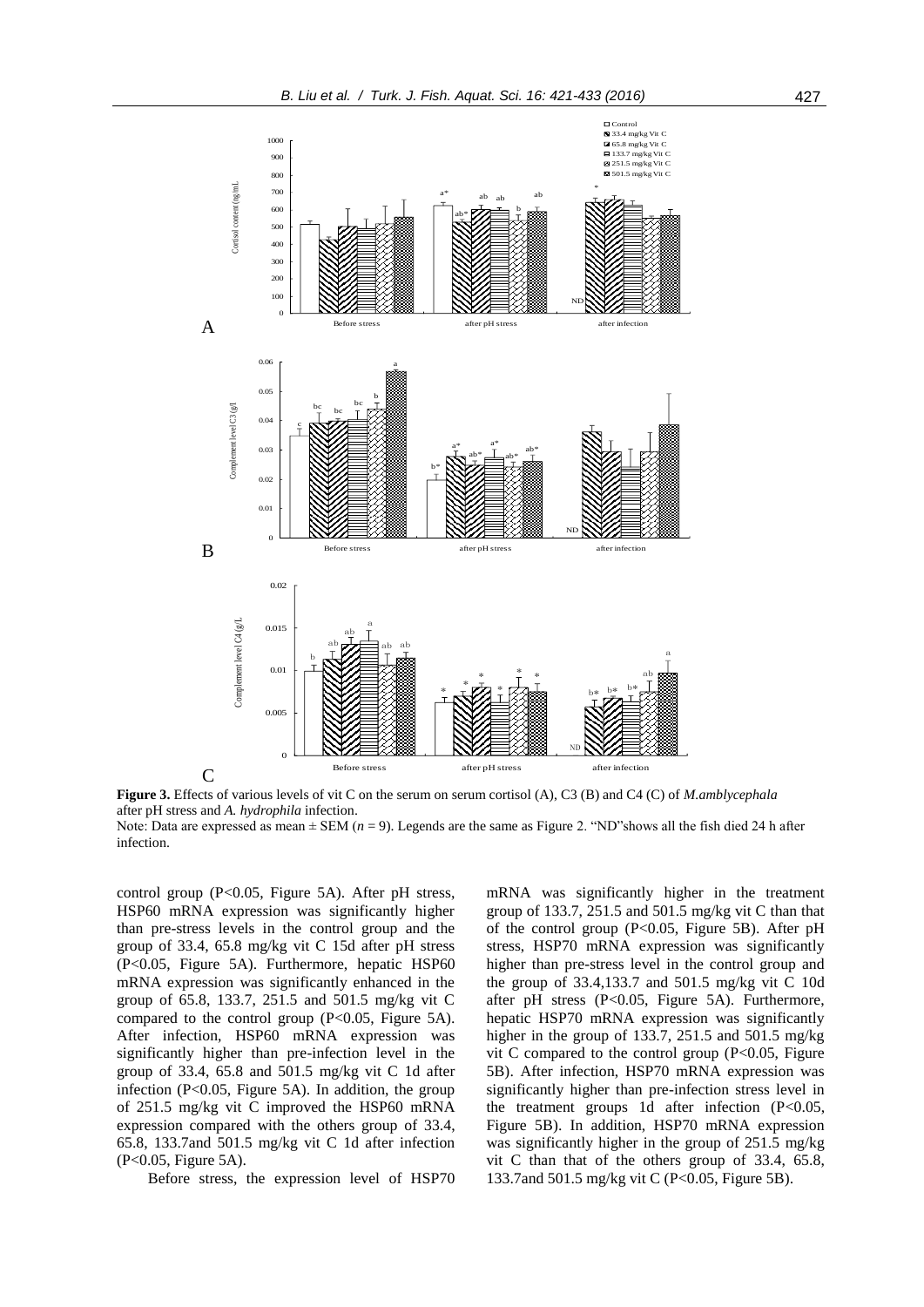

**Figure 4.** Effects of various levels of vit C on the serum SOD (A), ASAFR (B) and MDA (C) levels of *M.amblycephala* after pH stress and *A. hydrophila* infection.

Note: Data are expressed as mean  $\pm$  SEM ( $n = 9$ ). Legends are the same as Figure 2 "ND"shows all the fish died 24 h after infection.

Before stress, the expression level of HSP90 mRNA was significantly higher in the treatment group of 251.5 mg/kg vit C than that of the control group (P<0.05, Figure 5C). After pH stress, HSP90 mRNA expression was significantly higher than prestress level in the control group and the group of 33.4, 133.7 and 501.5 mg/kg vit C (P<0.05, Figure 5A). Furthermore, hepatic HSP90 mRNA expression was significantly higher in the entire treatment groups compared with the control group 15d after pH stress (P<0.05, Figure 5B). After infection, HSP90 mRNA expression was only significantly higher than preinfection level in the treatment group of 133.7 mg/kg vit C 1d after infection (P<0.05, Figure 5C).

# **Discussion**

In aquaculture aquatic animals are consistently affected by various stress factors such as ambient pH

and temperature, stocking density, and so on. Besides, low or high pH has been shown to affect the growth of aquatic animal and reduce the resistance against pathogen such as *Vibrio alginolyticus* (Li and Chen, 2008)*, Enterococcus* (Cheng and Chen 1998)*, Lactococcus garvieae* (Cheng *et al*. 200*3*). Dietary vit C reduced disease susceptibility in Mrigal or Asian catfish (Sobhana *et al*., 2002; Kumari and Sahoo, 2005). Earlier studies in our laboratory also suggested that resistance against *A. hydrophila* infection could be enhanced in *M. amblycephala* by the supplementation of dietary vit C or Chinese herb extracts (Ming *et al*., 2012). Herein, we found a similar phenomenon in the same species, being more susceptible to *A. hydrophila* infection when the fish were reared at a high pH (9.5), and the total accumulated percentages of mortalities of *M. amblycephala* in the control was significantly higher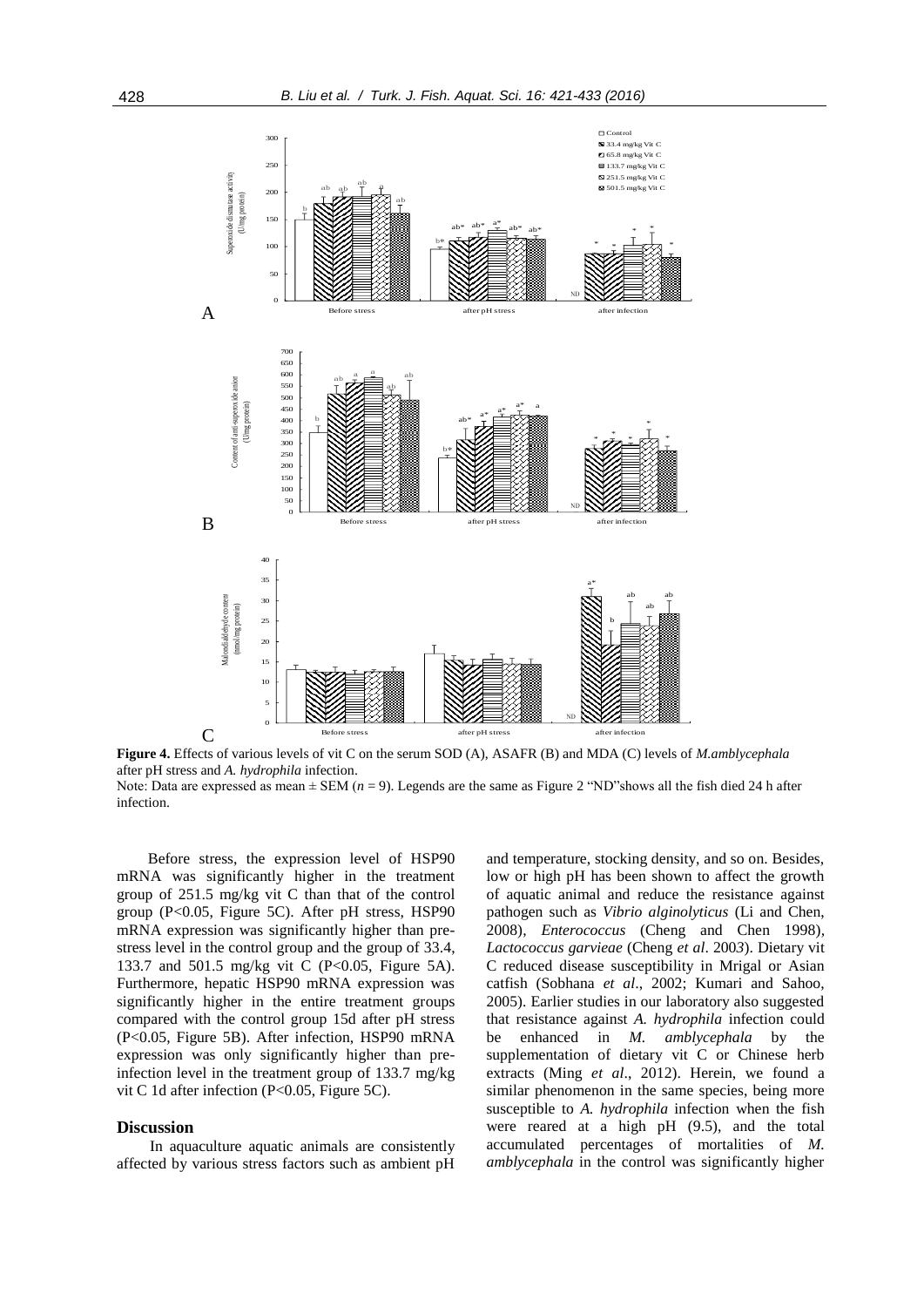

**Figure 5.** Effects of various levels of vit C on the relative expression levels of liver HSP60 (A), HSP70 (B) and HSP90 (C) mRNA of *M.amblycephala* after pH stress and *A. hydrophila* infection. Note: Data are expressed as mean ± SEM (*n* = 9). Legends are the same as Figure 2 "ND"shows all the fish died 24 h after infection.

than the vit C treatment groups at 12, 24 h after *A. hydrophila* infection. Furthermore, all fish died in the control group when fish were exposed to the combined stresses of 15d pH 9.5 and 1d *A. hydrophila* infection. It indicated that the supplementation of 33.4, 65.8, 133.7, 251.5 and 501.5 mg/kg vit C in the diets for *M. amblycephala* had certain effect on resistance to pathogenic bacteria. These facts also indicated that changes in environmental parameters (high pH) might trigger disease outbreaks by reducing the immune defense mechanisms of the host.

With respect to the immune parameters, pH change might lead to immunodepression. For example, Cheng and chen (2000) and Cheng *et al*. (2003) reported that total haemocyte count and phenoloxidase activity of *M. rosenbergii* decreased when prawns were transferred to pH 5.0 and pH 9.5.

The related immune parameters such as total haemocyte count, phenoloxidase activity, respiratory burst, superoxide dismutase activity, glutathione peroxidase activity, and lysozyme activity of *Litopenaeus vannamei* significantly decreased when shrimps were transferred to seawater at pH 6.8 (Lin *et al*. 2010). In the present study, Wuchang breams were exposed to the combined stresses of 15d pH 9.5 and 1d *A. hydrophila* infection and it showed that decreasing trends of serum C3, C4 in the group of 33.4, 65.8, 133.7 mg/kg vit C, and hepatic SOD, ASAFR in in all group and increasing trends of serum cortisol, hepatic HSPs gene expression. Furthermore, WBC, RBC, HGB, C3, C4, SOD, ASAFR in some groups were also lower than the pre-stress level, while serum cortisol, MDA, and hepatic HSPs gene expression were higher than the pre-stress level in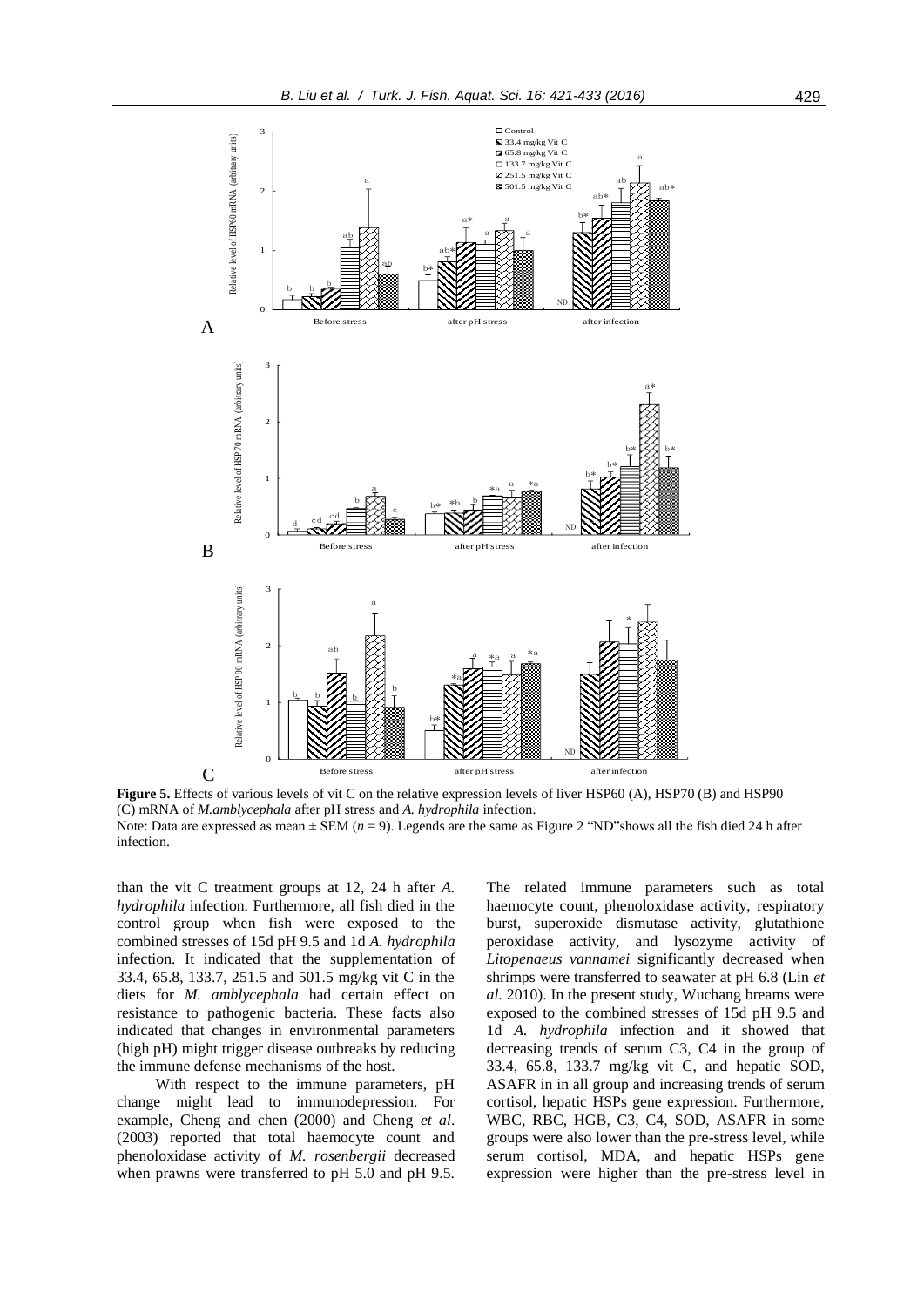some groups. Therefore, the immunity of *M. amblycephala* decreased when fish was subjected to the combined stresses of high pH and bacterial infection.

However, the blood WBC count was significantly reduced in the groups of 133.7 mg/kg vit C compared with the control group before stress, and the group of 133.7 mg/kg vit C had significantly improved blood RBC count and HGB content compared to the control group after pH stress. Similarly, Lin *et al*. (2010) demonstrated that 200-600 mg/ L *Spirulina platensi* extract reduced total haemocyte count of *L.vannamei* under low pH stress. Yeh *et al*. (2010) also reported that 600 mg/L *Gracilaria tenuistipitata* extract could reduce the total haemocyte count, hyaline cells, granular cells under combined stresses of *Vibrio alginolyticus* and temperature change compared to those of control shrimp. These evidences suggested that vit C as an immunostimulant could impact on the hematological parameters such as blood RBC, WBC and HGB and enhance immune capacity.

Cortisol is secreted in response to stressors to mobilize energy stores and is generally thought to have a negative effect on the immune system, thereby increasing disease susceptibility (Trip *et al*.1987; Steinhagen 1989). Earlier studies in our laboratory found that serum concentrations of cortisol significantly increased under high temperature and pathogenic infection in Wuchang bream (Liu *et al*. 2010; Liu *et al*. 2012) and high dose of 700 mg/kg vit C reduced the serum cortisol concentrations (Ming *et al*. 2012). In the present study, serum cortisol concentrations were significantly reduced in the treatment groups of 251.5 mg/kg vit C after pH stress compared with the control group. Some similar results were also observed in gilthead seabream (*Sparus aurata* L.) under crowding stress (Montero *et al*.1999) and a multiple stress (Ortuno *et al*. 2003).

Serum alternative complement activity can be severely depressed by various stress conditions in fish (Ortuno *et al*. 2002; Boshra *et al*. 2006), and may be a good indicator of fish immunocompetence in stressed animals (Tort L *et al*., 1996). In conformity with these reports, this study showed that serum C3 and C4 concentrations in all the groups at 15d post-stress were significantly lower than pre-stress level. In addition, serum C4 concentration in the treatment groups of 33.4, 65.8 and 133.7 mg/kg vit C at 1d after infection was also significantly lower than preinfection level. However there was no effect on serum C3 concentration after infection compared to prestress level. This indicated that analysis of C3 might not necessarily be susceptibility of bacteria for fish. Therefore further studies will be needed to address the effect of vit C on the specific pathways and complement components under combined stresses of high pH and *A. hydrophila* infection of *M. amblycephala*.

In addition, the serum complement concentration

of fish has been reported to be significantly enhanced by oral administration of vit C-supplemented diets (Chen *et al*. 2003; Ortuno *et al*. 2003). Similarly, in the present study, 251.5 and 501.5 mg/kg vit C in the diet elevated the serum C3, and 133.7 mg/kg vit C in the diet elevated the serum C4 concentration before stress. The supplementation of 33.4 and 133.7mg/kg vit C in the di*et al*so improved the serum C3 concentration compared to the control group after pH stress. The serum C4 concentration was significantly higher in the group of 501.5 mg/kg vit C than that of 33.4, 65.8, 133.7 mg/kg vit C. These evidences indicated that dietary vit C can increase the C3 and C4 concentrations following high pH stress and bacterial infection. These findings indicate that the role of vit C in stress and disease resistance in fish.

Some stress factors and pathogenic infection is often associated with an increase in free radical content, which may lead to an increase in lipid peroxidation content and lipid peroxidation injury. Decreases in respiratory bursts and SOD activity were observed in white shrimp exposed to pH 6.5, and pH 10.1 (Li and Chen, 2008). Similarly, SOD activity was significantly decreased under the combined stresses of 9.0-9.2 pH stress and *Fenneropenaeus chinensis* (Ha *et al*. 2009). In rat, vit C enhanced plasma glutathione, superoxide dismutase, and glutathione peroxidase levels, reduced MDA content, and prevented diabetic rats from oxidative stress (Aksoy *et al*. 2005). In fish, dietary supplementation with vit C significantly enhanced SOD and catalase activities, and reduced MDA content (Ming *et al*. 2012; Wan *et al*. 2013). Consistent with these studies, 251.5 mg/kg vit C significantly improved the SOD activity, and the dose of 65.8-133.7 mg/kg vit C also significantly improved ASAFR concentrations compared to the control group before stress. Furthermore, 65.8, 133.7 mg/kg vit C significantly enhanced the SOD activity and ASAFR concentration after pH stress. In addition, MDA content was significantly lower in the group of 65.8 mg/kg vit C than that of 33.4 mg/kg vit C. Taken all together, our results suggest that the dose of 133.7- 251.5 mg/kg vit C reduces the potential for oxidative damage following pH stress and *A. hydrophila* infection in *M. amblycephala*. In addition, ethoxyquin is allowed in fish feed as a fat stabilizer and prevent the oxidation of lipid and vit C can also improve the antioxidant capacity of fish. The relationship between vit C and ethoxyquin for fish feed remains to be further investigated.

Heat shock proteins (HSPs) are conserved proteins induced by heat and numerous noxious stimuli, including high temperature, viruses, and pathologic stresses (Lindquist and Graig, 1998; Basu *et al*.2002). HSP60, HSP70 or HSP90 has a number of functions, including the maintenance of cellular homeostasis and the protection of an individual following stress or pathogenic stress in aquatic animals (Deane *et al*. 2004; Cellura *et al*. 2006;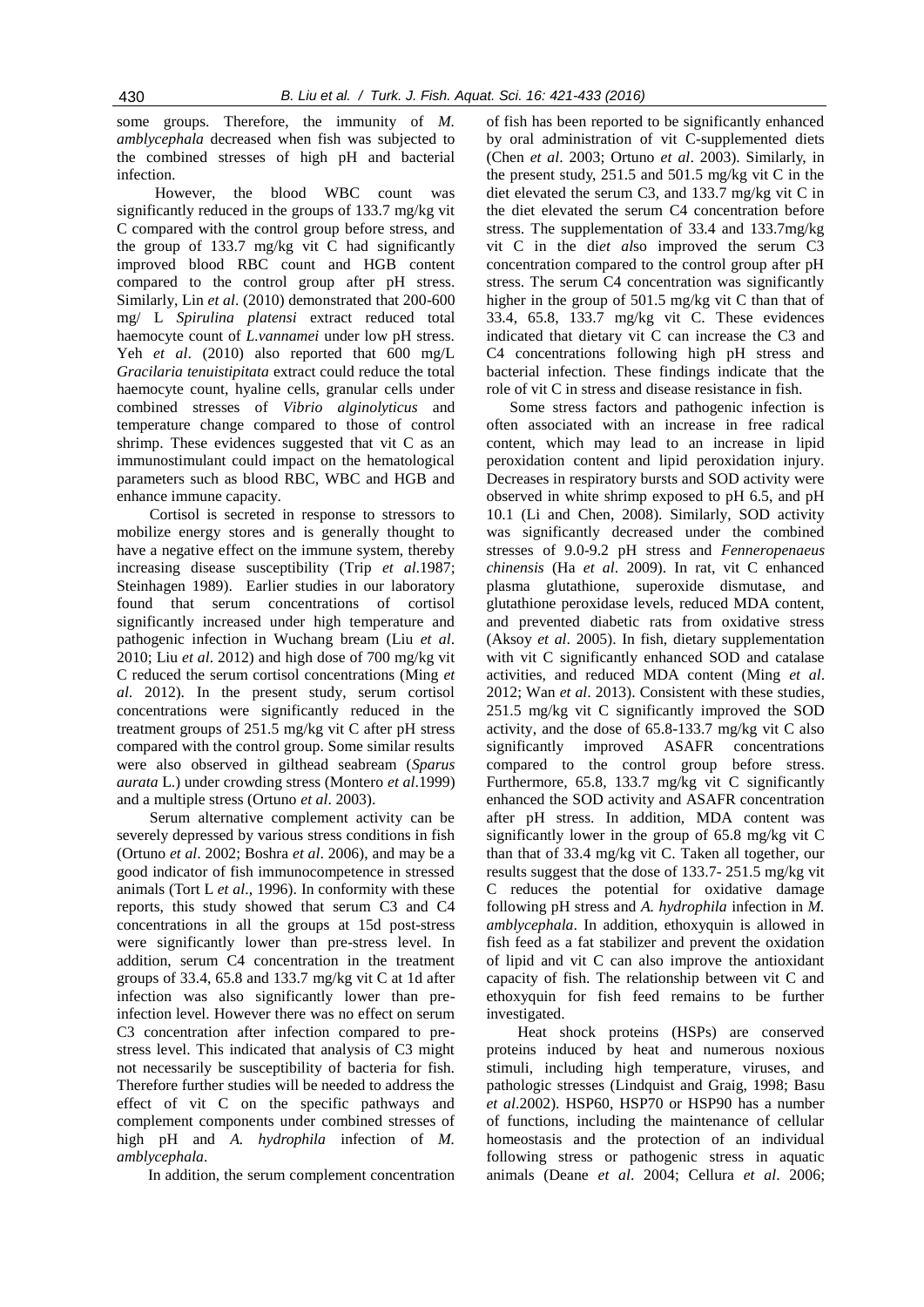Rungrassamee *et al*. 2010; Gao *et al*. 2008; Qu *et al*. 2011). In fish, Ming *et al*. (2012) found that dietary vit C enhanced the expression levels of HSC70 and HSP70 mRNA before or after high temperature stress. In rat, Han *et al*. (2011) reported that dietary vit C also enhanced the expression levels of HSP70 mRNA. In the present study, the expression levels of HSP60, HSP70 and HSp90 mRNA in the treatment group of 251.5 mg/kg vit C were significantly higher than those in the control group before stress. After stress, the group of 133.7, 251.5and 501.5 mg/kg vit C still improved the expression levels of HSP60, HSP70 and HSp90 mRNA compared to the control group. Additionally, HSP60 and HSP70 mRNA expressions were significantly higher in the group of 251.5 mg/kg vit C than that of the group of 33.4 mg/kg vit C after 1d infection. Thus, our results suggest that the dose of 133.7- 251.5mg/kg vit C could elevate the HSPs gene expression and enhance tolerance to stressors by inducing the cellular stress response following pH stress and *A. hydrophila* infection in *M. amblycephala*.

### **Conclusions**

Supplementation of diet with 133.7- 251.5mg/kg vit C was associated with less mortality compared to the control fish when Wuchang breams were transferred to pH 9.5water, and then challenged with *A. hydrophila*. Supplementation of diet with 133.7- 251.5mg/kg vit C increased blood RBC, HGB, C3, C4, and hepatic SOD, ASAFR and HSP60, 70, 90 gene expressions. Furthermore, we noted a decrease in serum cortisol content in fish fed with 251.5mg/kg dietary vit C. All in all, our results suggest that the dose of 133.7- 251.5mg/kg vit C in the diet can increase non-specific immune and anti-oxidation capacities, and enhance resistance against high pH stress and pathogenic bacterial infection in Wuchang bream.

### **Acknowledgements**

This work was supported by the Modern Agriculture Industrial Technology System special project-the National Technology System for Conventional Freshwater Fish Industries (CARS-46), by the Special Fund for Agro-scientific Research in the Public Interest (20100302) and by the National Nonprofit Institute Research Grant of Freshwater Fisheries Research Center, Chinese Academy of Fishery Sciences (2014A08XK02) and the Three New Projects of Fishery in Jiangsu province (D2013-5).

### **References**

Ai, Q.H., Mai, K.S., Tan, B.P., Xu, W., Zhang, W.B.,Ma, H.M., Liufu, Z.G. 2006. Effects of dietary vitamin C on survival, growth, and immunity of large yellow croaker, *Pseudosciaena crocea*. Aquaculture, 61:327– 336. doi:10.1016/j. aquaculture.2006.07.027

- Aksoy, N., Vural, H., Sabuncu, T., Arslan, O., Aksoy, S. 2005. Beneficial effects of vitamins C and E against oxidative stress in diabetic rats. Nutrition Research, 25:625-630. doi:10.1016/j.nutres.2005.05.005
- Barrosa., M.M., Falcon, D.R., de Oliveira, Orsi. R., Pezzato, L.E., Fernandes, Jr A.C., Guimarães, I.G., Fernandes Jr, A., Padovani, G.R., Sartori, M.M.P. 2014. Nonspecific immune parameters and physiological response of Nile tilapia fed β-glucan and vitamin C for different periods and submitted to stress and bacterial challenge. Fish Shellfish Immun, 39:188- 195. doi: 10.1016/j.fsi.2014.05.004
- Basu, N., Todgham, A.E., Ackerman, P.A., Bibeau, M.R., Nakano, K., Schulte, P.M., Iwama, G.K. 2002. Heat shock protein genes and their functional significance in fish. Gene, 295:173- 183. doi:10.1016/S0378-1119(02)00687-X
- Boshra, H., Li, J., Sunyer, J.O. 2006. Recent advances on the complement system of teleost fish. Fish Shellfish Immun, 20:239-262. doi:10.1016/j.fsi.2005.04.004
- Cellura, C., Toubiana, M., Parrinello, N., Roch, P.2006. HSP70 gene expression in *Mytilus galloprovincialis* hemocytes is triggered by moderate heat shock and *Vibrio anguillarum*, but not by *V. splendidus* or *Micrococcus lysodeikticus.* Dev Comp Immun, 30:984-997[. doi:10.1016/j.dci.2005.12.009](http://dx.doi.org/10.1016/j.dci.2005.12.009)
- Chen, R.G., Lochmann, R., Goodwin, A., Praveen, K., Dabrowski, K., Lee, K.J. 2003. Alternative complement activity and resistance to heat stress in golden shiners (*Notemigonus crysoleucas*) are increased by dietary vitamin C levels in excess of requirement for prevention of deficiency signs. J Nutr, 133:2281-2286.
- Cheng, W., Chen, J.C.2000. Effects of pH, temperature and salinity on immune parameters of the freshwater prawn *Macrobrachium rosenbergii*. Fish Shellfish Immun, 10:387-391. doi:10.1006/fsim.2000.0264
- Cheng, W., Chen, J.C., 1998. *Enterococcus*-like infections in *Macrobrachium rosenbergii* are exacerbated by high pH and temperature but reduced by low salinity. Dis Aquat Org, 34:103-108. doi: 10.3354/dao034103
- Cheng, W., Chen, S.M., Wang, F.I., Hsu, P.I., Liu, C.H., Chen, J.C. 2003. Effects of temperature, pH, salinity and ammonia on the phagocytic activity and clearance efficiency of giant freshwater prawn *Macrobrachium rosenbergii* to *Lactococcus garvieae*. Aquaculture, 219: 111-121. doi:10.1016/S0044-8486(03)00017-6
- Cui, S.L., Liu, B., Xu, P., Xie, J., Wan, J.J., Zhou, M. 2013. Effects of emodin on growth, haemotological parameters and HSP70 mRNA expression of Wuchang bream (*Megalobrama amblycephala*) at two temperatures. Acta Hydrobilogyica Sinica., 37:919- 928.
- Deane, E.E., Li, J., Woo, N.Y., 2004.Modulated heat shock protein expression during pathogenic *Vibrio alginolyticus* stress of sea bream. Dis Aquat Organ, 62: 205-215. doi: 10.3354/dao062205
- Drape,H.H., Squires, E.J., Mahmoodi, H., Wu, J., Agarwal, S., Hadley, M. 1993. A comparative evaluation of thiobarbituric acid methods for the determination of malondialdehyde in biological materials. Free Radical Bio Med, 15: 353-363.doi: 10.1016/0891- 5849(93)90035-S
- Emata, A.C., Borlongan, I.G., Damaso, J.P. 2000. Dietary vitamin C and E supplementation and reproduction of milkfish *Chanos chanos Forsskal*. Aquac Res,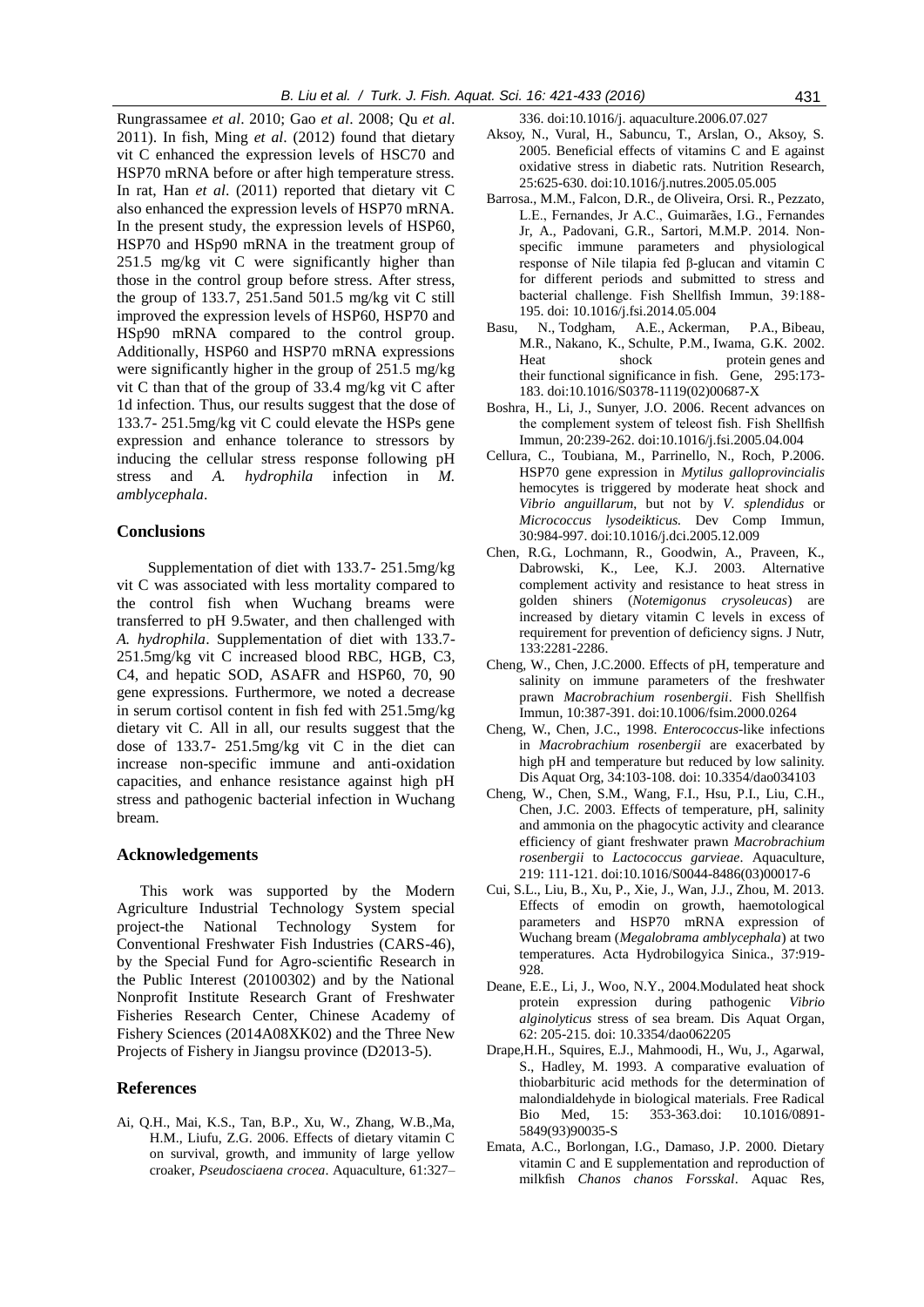31:557–564. doi: 10.1016/0891-5849(93)90035-S

- Eo, J., Lee, K.L.2008. Effect of dietary ascorbic acid on growth and non-specific immune responses of tiger puffer, *Takifugu rubripes*. Fish Shellfish Immun, 25:611-616. doi: 10.1016/j.fsi.2008.08.009
- Gao. Q., Zhao, J., Song, L., Qiu, L., Yu, Y., Zhang, H., Ni, D. 2008. Molecular cloning, characterization and expression of heat shock protein 90 gene in the haemocytes of bay scallop *Argopecten irradians*. Fish Shellfish Immun., 24:379-385. doi: 10.1016/j.fsi.2010.10.019
- Granelli, K., Bjorck, L., Appelqvist, L.A. 1995. The variation of superoxide dismutase (SOD) and xanthine oxidase (XO) activities in milk using an improved method to quantitate SOD activity. J Sci Food Agric, 67:85-91.
- Ha, C.X., Liu, P., He,Y.Y., Li, J., Li, X. 2009. Effects of high pH on immune enzymes of "Huanghai No.1" population of shrimp *Fenneropenaeus chinensis*. J Fishery Sci China, 16:303-306.
- Han, X.B., Xie, J.Z., Ba, C.F., Wang, G.C. 2011. Effect of dietary vit C on the hepatic the expression levels of HSP70 mRNA of rat. Shandong Medicine, 51:42-44.
- He, L.J., Liao, L.K., Yuan, J.F., Tang, H.Y., Wu, Q., Zhang, G.W., 2006. Pathological observation of bacterial septicemia in *Megalobrama amblycephala*. J Southwest Univ, 3: 483-490.
- Janda, J.M., Abbott, S.L. 1998. Evolving concepts regarding the genus *Aeromonas*: an expanding panorama of species, disease presentations, and unanswered questions. Clin Infect Dis, 27:332-344. doi: 10.1086/514652
- Kong, X.H., Wang, G.Z., Ai, C.X., Li, S.J. 2004. Comparative study on content of reactive oxygen species and activity of antisuperoxide anion free radical in different organs and tissues o f mud crab, *Scylla serrata*. Marine Sciences, 28:1-4.
- Kozinska, A., Figueras, M.J., Chacon, M.R., Soler, L.2002. Phenotypic characteristics and pathogenicity of *Aeromonas genomospecies* isolated from common carp (*Cyprinus carpio* L.). J Appl Microbiol, 93:1034- 1041. doi: 10.1046/j.1365-2672. 2002.01784.x
- Kumari, J., Sahoo, P. K. 2005. High dietary vitamin C affects growth, non-specific immune responses and disease resistance in Asian catfish, *Clarias batrachus*. Mol Cell Biochem, 280: 25–33. doi: 10.1007/s11010- 005-8011-z
- Lavilla-Pitogo, C.R., Leano, E.M., Paner, M.G. 1998. Mortalities of pond-cultured juvenile shrimp,*Penaeus monodon*, associated with dominance of luminescent vibriosis in the rearing environment. Aquaculture 164: 337–349. doi: 0.1016/S0044-8486(98)00198-7
- Le Moullac, G., Haffner, P. 2000. Environmental factors affecting immune responses in crustacea. Aquaculture, 191: 121–131. doi: 10.1016/S0044-8486 (00)00422-1
- Lee, K.J., Dabrowski, K., 2004. Long-term effects and interactions of dietary vitamins C and E on growth and reproduction of yellow perch, *Perca flavescens*. Aquaculture, 230:377-389. doi: 10.4172/2155- 9546.1000135
- Li, C.C., Chen, J.C. 2008. The immune response of white shrimp *Litopenaeus vannamei* and its susceptibility to *Vibrio alginolyticus* under low and high pH stress. Fish Shellfish Immun, 25:701-709. doi:10.1016/j.fsi.2008.01.007
- Lin, Y.C., Tayag, C.M., Huang, .CL., Tsui, W.C., Chen,

J.C. 2010. White shrimp *Litopenaeus vannameithat* had received the hot-water extract of *Spirulina platensis* showed earlier recovery in immunity and upregulation of gene expressions after pH stress. Fish Shellfish Immun, 29: 1092-1098. doi:10.1016/j.fsi.2009.02.025

- Lindquist, S., Craig, E.A.1998. The heat shock proteins. Annu Rev Genet, 22: 631-677. doi: 10.1146/annurev.genet.22.1.631
- Liu, B., Ge, X.P., Xie, J., Xu, P., Cui, Y.T., Ming, J.H., Zhou, Q.L., Pan, L.K., 2012. Effects of anthraquinone extract from *Rheum officinale* Bail on the physiological responses and HSP70 gene expression of *Megalobrama amblycephala* under *Aeromonas hydrophila* infection. Fish Shellfish Immun, 32:1-7. doi: [10.1016/j.fsi.2011.02.015](http://doi.med.wanfangdata.com.cn/doi/10.1016/j.fsi.2011.02.015)
- Liu, B., Xie, J., Ge, X.P., Xu, P., Wang, A.M., He, Y.J., Zhou, Q.L., Pan, L.K., Chen, R.L. 2010. Effects of anthraquinone extract from *Rheum officinale* Bail on the growth performance and physiological responses of *Macrobrachium rosenbergii* under high temperature stress. Fish Shellfish Immun, 29:49-57. doi: 10.1016/j.fsi.2010.02.018
- Ming, J.H., Xie, J., Xu, P., Ge, X.P., Liu, W.B., Ye, J.Y. 2012. Effects of emodin and vitamin C on growth performance, biochemical parameters and two HSP70s mRNA expression of Wuchang bream (*Megalobrama amblycephala* Yih) under high temperature stress. Fish Shellfish Immun, 32:651-661. doi: 10.1016/j.fsi.2012.01.008
- Ministry of Agriculture of the People's Republic of China, 2013. Chinese Fisheries Yearbook. Chinese Agricultural Press, Beijing.
- Monfort, P., Baleux, B. 1990. Dynamics of *Aeromonas hydrophila*, *Aeromonas sobria*, and *Aeromonas caviae* in a sewage treat-ment pond. Appl Environ Microbiol, 56:1999-2006
- Monteroa, D., Marrerob, M., Izquierdoc, M.S., Robainac, L., Vergarac, J.M., Tortd, L. 1999. Effect of vitamin E and C dietary supplementation on some immune parameters of gilthead seabream (*Sparus aurata*) juveniles subjected to crowding stress. Aquaculture, 269–278. doi: 10.1016/S0044-8486(98)00387-1
- Nayak, S.K., Swain, P., Mukherjee, S.C.2007. Effect of dietary supplementation of probiotic and vitamin C on the immune response of Indian major carp, *Labeo rohita* (Ham.). Fish Shellfish Immun, 23:892–896. [doi:10.1016/j.fsi.2007.02.008](http://dx.doi.org/10.1016/j.fsi.2007.02.008)
- Ndong, D., Chen, Y.Y., Lin, Y.H., Vaseeharan, B., Chen, J.C., 2007. The immune response of tilapia *Oreochromis mossambicus* and its susceptibility to *Streptococcus iniae* under stress in low and high temperatures. Fish Shellfish Immun, 22: 686-694. doi: 10.1016/j.fsi.2006.08.015
- Ogara, W.O., Mbuthia, P.G., Kaburia, H.F.A., Sorum, H., Kagunya, D.K., Nduthu, D.I**.,** Colquhoun, D.1998. Motile aeromonads associated with rainbow trout (*Oncorhynchus mykiss*) mortality in Kenya. Bull Eur Assoc Fish Pathol, 18:7-9.
- Ojolick, E.J., Cusack, R., Benfey, T.J., Kerr, S.R. 1995. Survival and growth of all-female diploid and triploid rainbow trout (*Oncorhynchus mykis*s) reared at chronic high temperature. Aquaculture, 131: 177-187. doi: 10.1016/0044-8486(94)00338-O
- Ortuno, J., Esteban, M.A., Meseguer, J.2002. Lack of effect of combining different stressors on immune responses of seabream (*Sparus aurata* L.). Vet Immunol